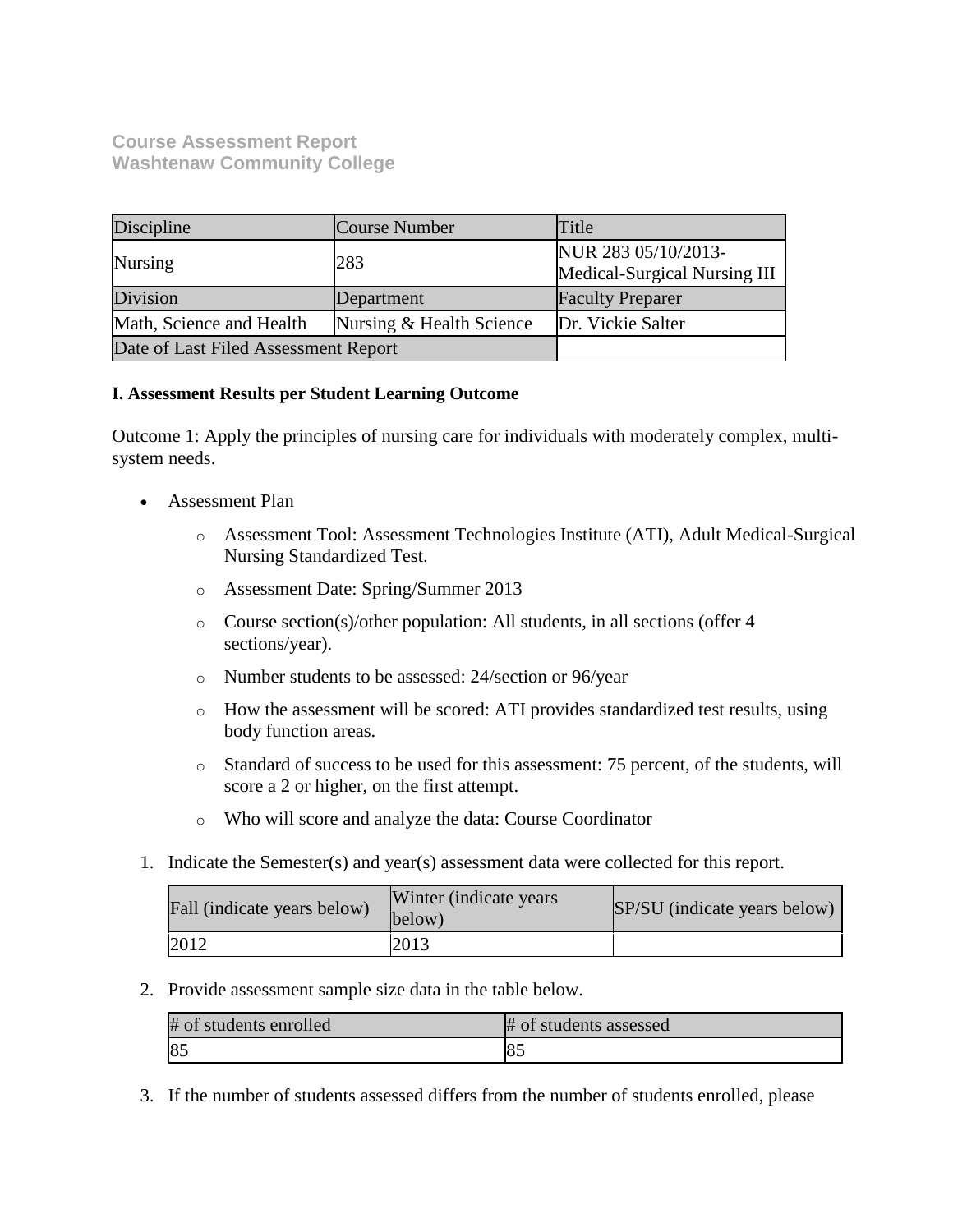explain why all enrolled students were not assessed, e.g. absence, withdrawal, or did not complete activity.

All students that completed the test were assessed.

4. Describe how students from all populations (day students on campus, DL, MM, evening, extension center sites, etc.) were included in the assessment based on your selection criteria.

All students were assessed. All sections are face-to-face.

5. Describe the process used to assess this outcome. Include a brief description of this tool and how it was scored.

ATI is a standardized test that students must complete prior to completing the nursing program.

6. Briefly describe assessment results based on data collected for this outcome and tool during the course assessment. Discuss the extent to which students achieved this learning outcome and indicate whether the standard of success was met for this outcome and tool.

Met Standard of Success: No

Fall 2012 - 59% of students passed the test on their first attempt (27 of 46 students).

Winter 2013 - 69% of students passed the test on their first attempt (27 of 39 students)

7. Based on your interpretation of the assessment results, describe the areas of strength in student achievement of this learning outcome.

27 students from Fall 2012 and 27 students from Winter 2013 were able to pass at level 2, on their first attempt.

Since incorporating the ATI exams, more students are better prepared to take the NCLEX-RN exam, a national exam that tests candidates readiness to practice as Registered Nurses.

8. Based on your analysis of student performance, discuss the areas in which student achievement of this learning outcome could be improved. If student met standard of success, you may wish to identify your plans for continuous improvement.

Since Fall 2012, more practice ATIs are required during the course. However, students only have one proctored (normed) medical/surgical ATI Exam, which is at the end of the program. The students do not have proctored medical/surgical exams after medical/surgical I & II, therefore requiring them to recall information from semesters two through five. Plans are being made to incorporate medical/surgical ATI proctored exams for medical/surgical I & II. Medical/surgical II is using a non-normed version of medical/surgical ATI test from a pool of questions.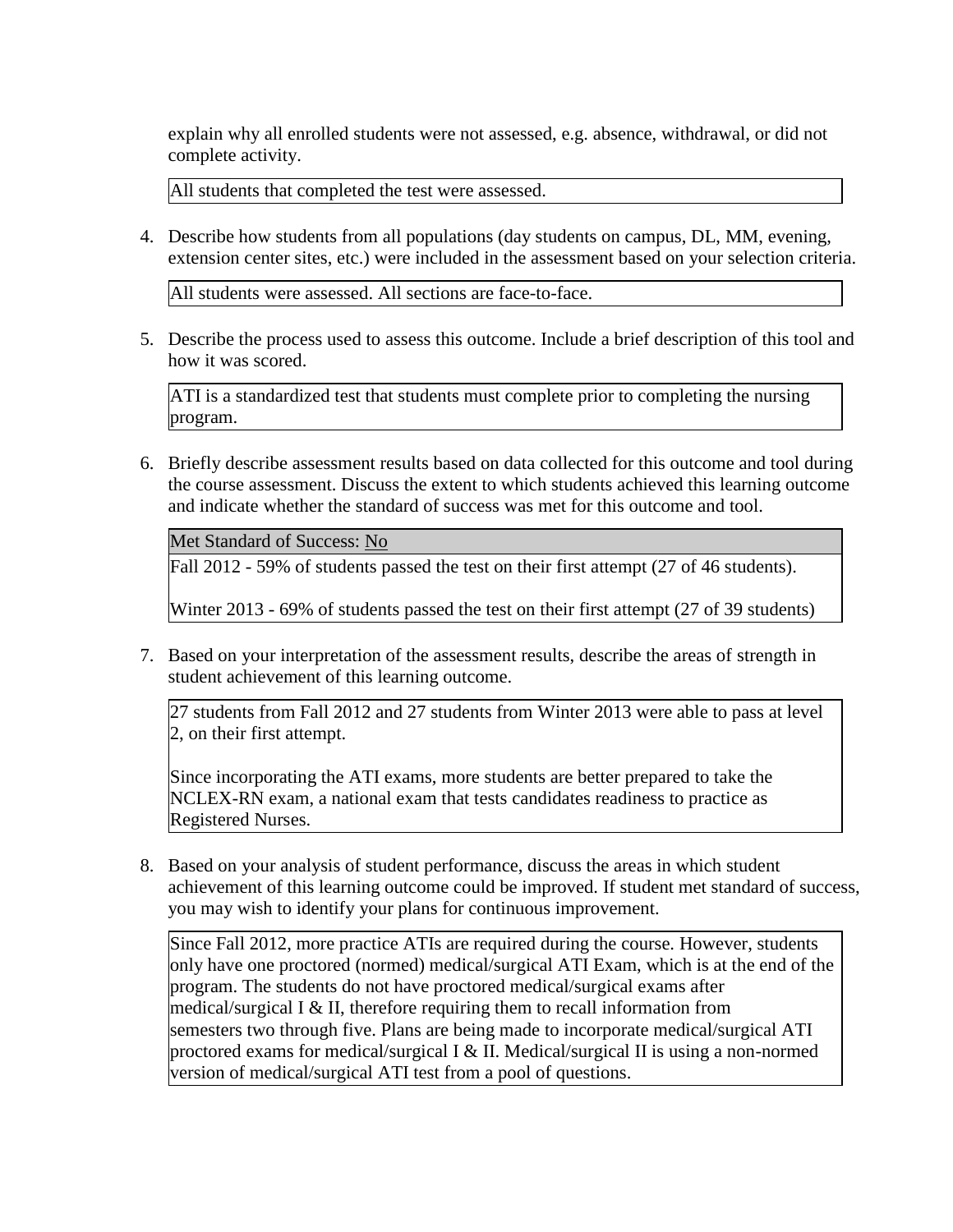Outcome 2: Integrate and prioritize the care of individuals with moderately complex multi-system needs, using the nursing process, guided by the principles of professional, legal, & evidence-based practice (EBP).

- Assessment Plan
	- o Assessment Tool: Assessment Technologies Institute (ATI,) Adult Medical-Surgical Nursing Standardized Test.
	- o Assessment Date: Spring/Summer 2013
	- o Course section(s)/other population: All students, in all sections (offer 4 sections/year)
	- o Number students to be assessed: 24/section or 96/year
	- o How the assessment will be scored: ATI provides standardized Test results, using body function areas.
	- o Standard of success to be used for this assessment: 75 percent, of the students, will score a 2 or higher, on the first attempt.
	- o Who will score and analyze the data: Course Coordinator
- 1. Indicate the Semester(s) and year(s) assessment data were collected for this report.

| Fall (indicate years below) | Winter (indicate years)<br>below) | SP/SU (indicate years below) |
|-----------------------------|-----------------------------------|------------------------------|
| 2012                        | 2013                              |                              |

2. Provide assessment sample size data in the table below.

| # of students enrolled | # of students assessed |
|------------------------|------------------------|
| 8 <sup>2</sup>         | $10-$                  |

3. If the number of students assessed differs from the number of students enrolled, please explain why all enrolled students were not assessed, e.g. absence, withdrawal, or did not complete activity.

All students that completed the test were assessed.

4. Describe how students from all populations (day students on campus, DL, MM, evening, extension center sites, etc.) were included in the assessment based on your selection criteria.

All students were assesed. All sections are face-to-face.

5. Describe the process used to assess this outcome. Include a brief description of this tool and how it was scored.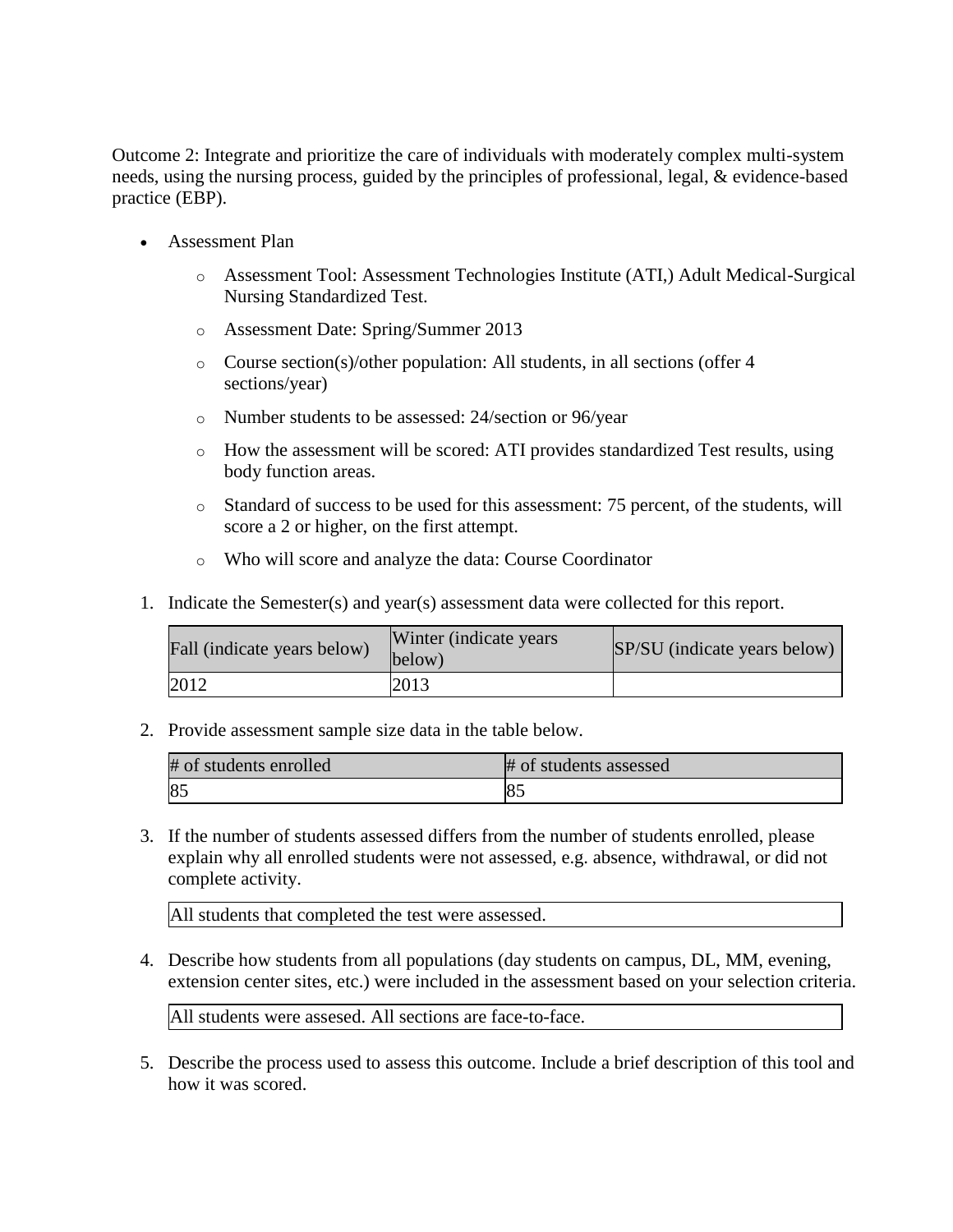ATI is a standardized test that students must complete prior to completing the nursing program.

6. Briefly describe assessment results based on data collected for this outcome and tool during the course assessment. Discuss the extent to which students achieved this learning outcome and indicate whether the standard of success was met for this outcome and tool.

Met Standard of Success: No

Fall 2012 - 59% of students passed the test on their first attempt (27 of 46 students).

Winter 2013 - 69% of students passed the test on their first attempt (27 of 39 students)

7. Based on your interpretation of the assessment results, describe the areas of strength in student achievement of this learning outcome.

27 students from Fall 2012 and 27 students from Winter 2013 were able to pass at level 2, on their first attempt.

Since incorporating the ATI exams, more students are better prepared to take the NCLEX-RN exam, a national exam that tests candidates readiness to practice as Registered Nurses.

8. Based on your analysis of student performance, discuss the areas in which student achievement of this learning outcome could be improved. If student met standard of success, you may wish to identify your plans for continuous improvement.

Since Fall 2012, more practice ATIs are required during the course. However, students only have one proctored (normed) medical/surgical ATI Exam, which is at the end of the program. The students do not have proctored medical/surgical exams after medical/surgical I & II, therefore requiring them to recall information from semesters two through five. Plans are being made to incorporate medical/surgical ATI proctored exams for medical/surgical I & II. Medical/surgical II is using a non-normed version of medical/surgical ATI test from a pool of questions.

Students could improve by taking additional practice ATI non-proctored exams that cover many subjects/systems and that are available to them. These tests give students a breakdown of his/her areas of strength and weakness. The instructor will continue to stress the importance of practice tests and continue to use the ATI format to test in the classroom.

#### **II. Course Summary and Action Plans Based on Assessment Results**

1. Describe your overall impression of how this course is meeting the needs of students. Did the assessment process bring to light anything about student achievement of learning outcomes that surprised you?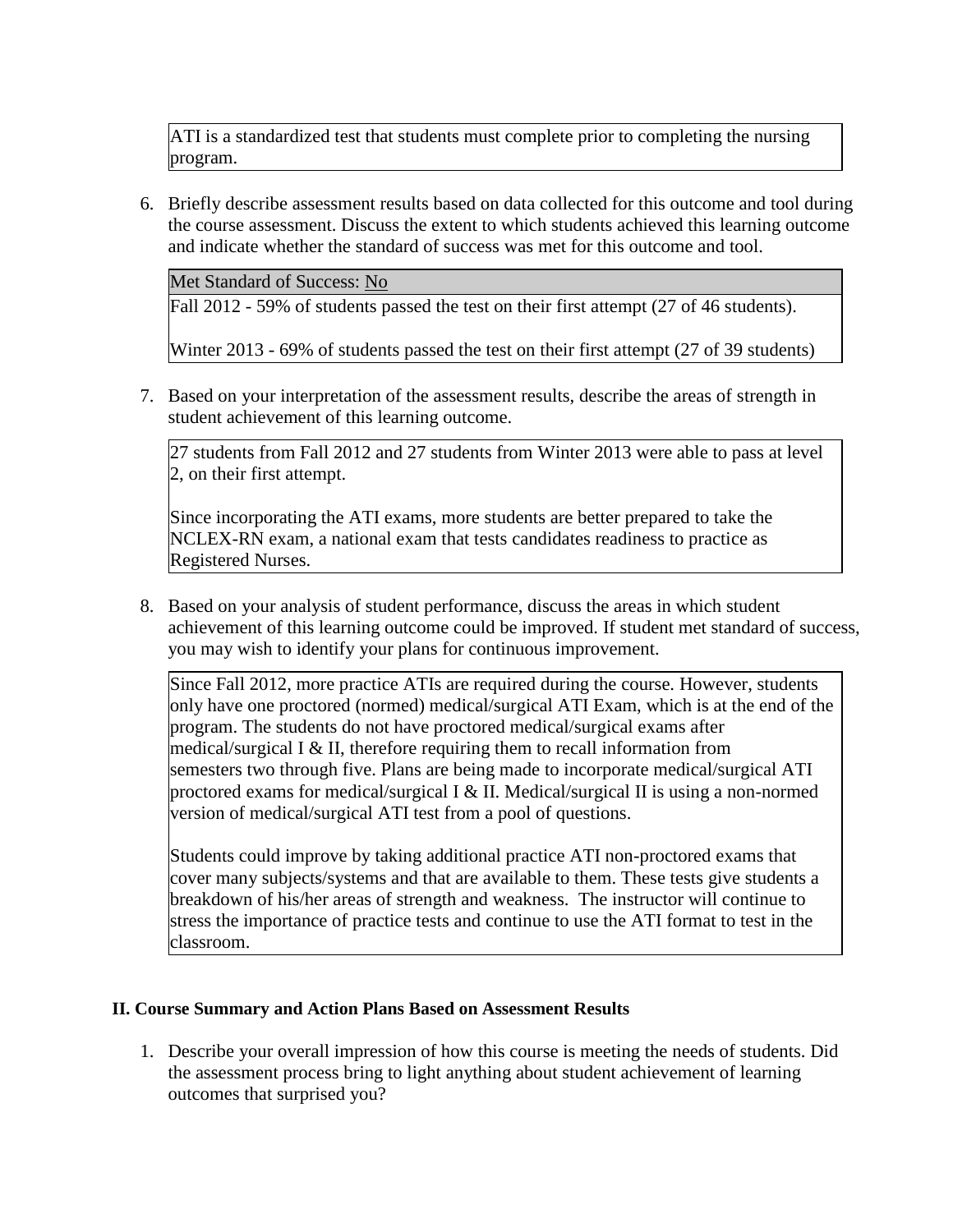The majority of first time test takers passed the ATI exam, on the first attempt, at level two:

Fall 2012 - 59% of students passed the test on their first attempt (27 of 46 students).

Winter 2013 - 69% of students passed the test on their first attempt (27 of 39 students).

The results were somewhat surprising, because the students are quizzed in this multiple ways, at the start of NUR 283 & NUR 284, using ATI questions. The students are required to answer questions by incorporating rationale for their answers. Their rationale and answers are compared and discussed, using ATI materials.

Moreover, having formalized ATI proctored exams for medical/surgical I  $\&$  II should improve the overall results at the end of the nursing program.

The course is meeting the needs of the students, AEB: students verbalizing they have a better understanding of the nursing process. They have verbalized knowing the importance and the impact of the legal aspect of this profession and how it ties in to patient care. Students also have verbalized how this course better prepared them to practice in the clinical area. Moreover, students have verbalized that they have learned more about documentation, in real-time and on paper documents.

2. Describe when and how this information, including the action plan, was or will be shared with Departmental Faculty.

The assessment information for this course will be shared in a nursing department meeting.

## 3.

Intended Change(s)

| <b>Intended Change</b>                                        | Description of the<br>change                                                                                        | Rationale                                                                                                                                                                                   | <b>Implementation Date</b> |
|---------------------------------------------------------------|---------------------------------------------------------------------------------------------------------------------|---------------------------------------------------------------------------------------------------------------------------------------------------------------------------------------------|----------------------------|
| Other: Monitoring of formalized ATI<br><b>ATI</b> test scores | Incorporate and<br>monitor the<br>medical/surgical<br>proctored exams<br>results in<br>medical/surgical I $&$<br>П. | The incorporation of<br>medical/surgical I $&$<br>II formalized ATI<br>proctored exams into<br>those courses should<br>improve the overall<br>results at the end of<br>the nursing program. | 2016                       |

4. Is there anything that you would like to mention that was not already captured?